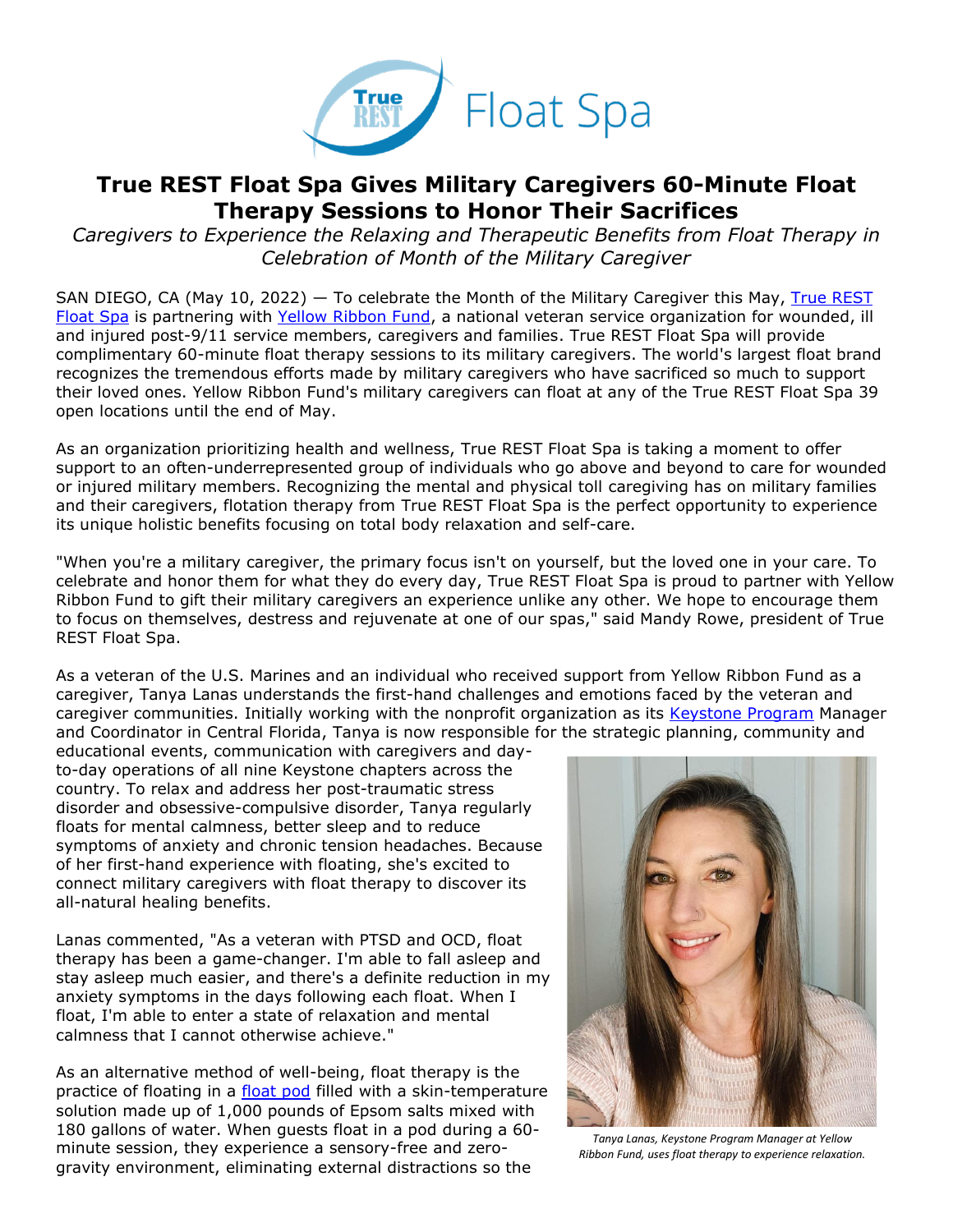brain can fully rest; the body is also alleviated of stress, specifically on the muscles and joints. Floating has been an alternative therapy of choice for several decades and is scientifically proven to decrease symptoms of mental and physical health conditions such as depression, anxiety, chronic pain, PTSD, insomnia and more.

The partnership between True REST Float Spa and Yellow Ribbon Fund to provide [holistic therapy](https://truerest.com/how-float-therapy-is-a-holistic-therapy/?utm_source=true+rest+press+release&utm_medium=accesswire.com&utm_campaign=true+rest+2022+yrf+military+caregiver+floats&utm_content=true+rest+hyperlink+8) to military caregivers continues both organizations' commitment to recognizing floating as a beneficial and complementary therapy. True REST Float Spa and Yellow Ribbon Fund also work in tandem to conduct [flotation therapy research](https://truerest.com/donate/?utm_source=true+rest+press+release&utm_medium=accesswire.com&utm_campaign=true+rest+2022+yrf+military+caregiver+floats&utm_content=true+rest+hyperlink+10) regarding its positive impact on PTSD, specifically within the active-duty military and veterans' communities.

Alongside Yellow Ribbon Fund's mission to fulfill an important role in military family members' lives, True REST Float Spa honors military members on the  $11<sup>th</sup>$  day of each month, designated as U.S. Military [Appreciation Day,](https://truerest.com/free-floats-for-military-veterans/?utm_source=true+rest+press+release&utm_medium=accesswire.com&utm_campaign=true+rest+2022+yrf+military+caregiver+floats&utm_content=true+rest+hyperlink+4) where veterans and active-duty military are invited to float free. True REST Float Spa also shuts down its spas on Veterans Day annually to offer free floats. To date, True REST Float Spa has donated more than 18,000 free 60-minute float sessions to the men and women of the U.S. military. Additionally, True REST Float Spa offers a 10% discount on initial franchising fees for military members and veterans to uplift them as entrepreneurs and provide an opportunity to pursue their passion as small business owners.

True REST Float Spa's franchising journey began in 2010 after discovering its benefits from a veteran who floated to alleviate pain and the ramifications of substance misuse. Since then, the company has branched out to offer float therapy to communities across the country. True REST Float Spa's mission is to spread the word about floating to help more individuals, relying on its values of honesty, integrity and responsibility.

For more information about True REST Float Spa, visit [truerest.com/about-us/.](https://truerest.com/about-us/?utm_source=true+rest+press+release&utm_medium=accesswire.com&utm_campaign=true+rest+2022+yrf+military+caregiver+floats&utm_content=true+rest+hyperlink+5) To learn more about flotation therapy and its benefits, visit [truerest.com/float-therapy/.](https://truerest.com/float-therapy/?utm_source=true+rest+press+release&utm_medium=accesswire.com&utm_campaign=true+rest+2022+yrf+military+caregiver+floats&utm_content=true+rest+hyperlink+6) Additional details about Yellow Ribbon Fund, its mission and how it provides support to military caregivers are available at [yellowribbonfund.org/story/.](https://yellowribbonfund.org/story/?utm_source=true+rest+press+release&utm_medium=accesswire.com&utm_campaign=true+rest+2022+yrf+military+caregiver+floats&utm_content=true+rest+hyperlink+7)

### 

## **About True REST Float Spa**

True REST Float Spa is the world's largest float spa brand. In 2021 True REST ranked No. 139 in Entrepreneur's Top 500. With over 85+ awarded locations, including 39 open locations and another 15 under construction, it is on its way to servicing 1 million floats. True REST Float Spa has created a luxury float spa experience in 10 inches of water and 1,000 pounds of Epsom salts. Members float effortlessly in their float suite. Each location is dedicated to providing pain relief, relaxation and better sleep through a 60-minute float session. True REST Float Spa offers monthly memberships, programs and packages. For more information, go to [truerest.com/about-us/.](https://truerest.com/about-us/?utm_source=true+rest+press+release&utm_medium=accesswire.com&utm_campaign=true+rest+2022+yrf+military+caregiver+floats&utm_content=true+rest+boilerplate+1) Or visit Facebook: [https://www.facebook.com/TrueREST,](https://bit.ly/2U3rbQz) Twitter: [https://twitter.com/truerest](https://twitter.com/truerest?lang=en&utm_source=Press+release&utm_medium=Press+release&utm_id=True+Rest+OT) or Instagram: [https://www.instagram.com/truerest.](https://www.instagram.com/truerest?utm_source=press+release&utm_medium=press+release&utm_campaign=tr+ocean+township) For franchising opportunities, go to [www.TrueRESTfranchising.com](https://bit.ly/3e7HuT5).

## **About Yellow Ribbon Fund:**

Yellow Ribbon Fund is a national nonprofit veteran service organization dedicated to serving severely ill and injured post-9/11 wounded service members and their families from every branch of the United States military following unexpected medical crises. With the help of donors, Yellow Ribbon Fund's Crossroads and Keystone programs enable them to have a significant impact on helping service members and their families navigate their life-long recovery journey. The Crossroads Program provides families with hotel stays for acute stays at Walter Reed National Medical Center. Fully furnished apartments local to the hospital for long-term stays and car rentals for families to have full access to transportation without restriction. The Keystone Program steps in and takes care of the family unit that experiences the longterm effects of injury and recovery. The Yellow Ribbon Fund's top priority is to keep families together during the recovery process. They accomplish this by providing housing and transportation along with caregiver support when and where it's needed. For more information on the Yellow Ribbon Fund, go to [YellowRibbonFund.org](https://yellowribbonfund.org/story/?utm_source=true+rest+press+release&utm_medium=accesswire.com&utm_campaign=true+rest+2022+yrf+military+caregiver+floats&utm_content=true+rest+boilerplate+3) or call 240-223-1180 or email [at](mailto:email@YellowRibbonFund.org) [email@YellowRibbonFund.org.](mailto:email@YellowRibbonFund.org)

## **Media Contact:**